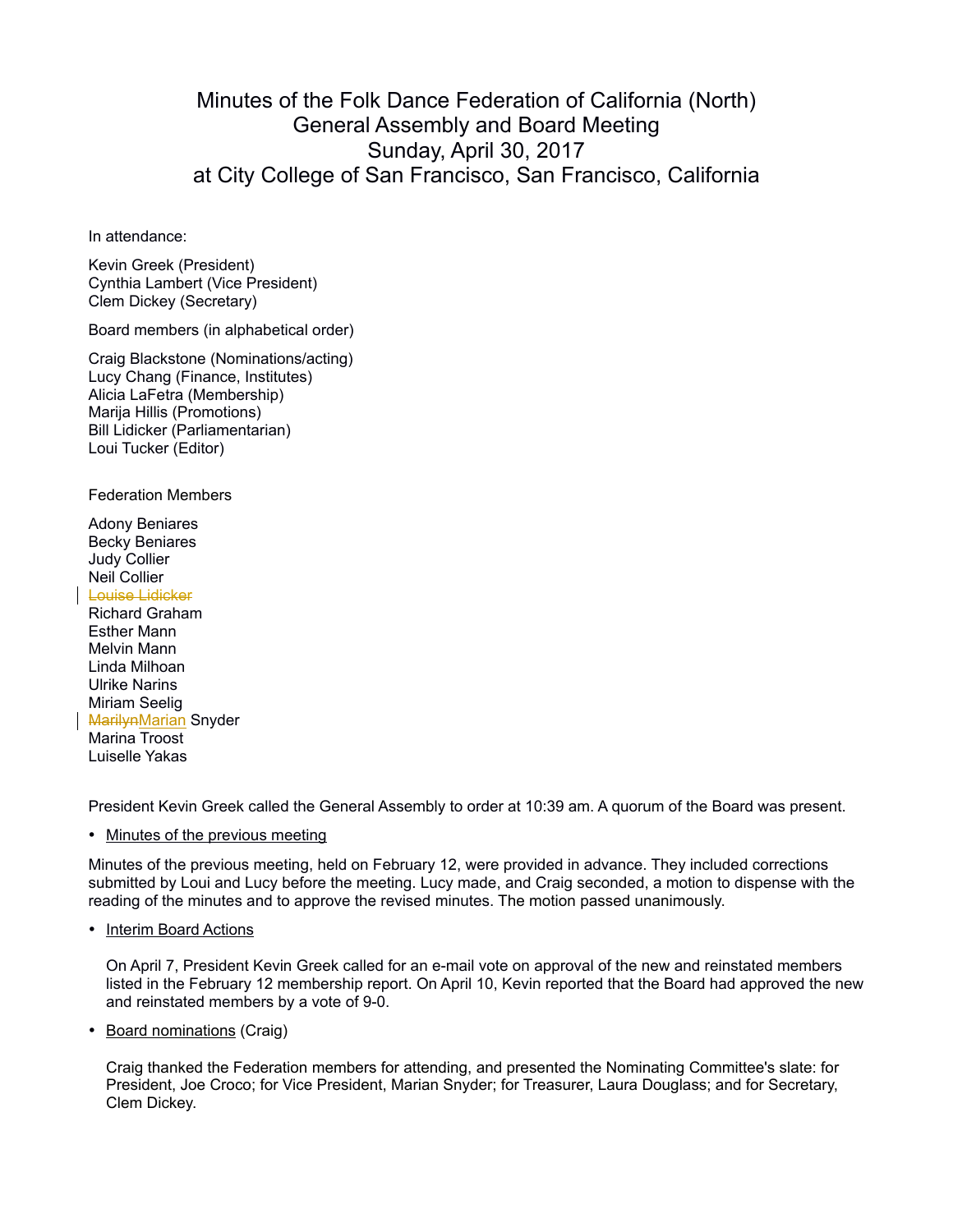Craig asked for nominations from the floor. There being none, Craig moved, and Lucy seconded, that the nominations be closed. The motion carried unanimously

President Kevin Greek called for a vote on election of the slate presented. The slate was elected unanimously, with 21 22 members of the Federation present and voting.

## • Online publishing to subscribers

Kevin led a discussion regarding digital options for *Let's Dance!*

*Let's Dance!* Is currently a print publication with about 392 domestic and 12 foreign subscribers; that number is generally stable. Some of copies go to libraries, and we know there is some use, as one consortium pays us for each access. *Let's Dance!* Is the Federation's only "pushed" communication with our members; we have never sent email. [The Federation also uses InternationalFolkDance@yahoogroups.com to solicit comments as well as announce member clubs events.]

The Federation web site currently is currently accessed primarily for dance event listings, and for dance descriptions. Digital (PDF) copies of *Let's Dance!* are placed on the Federation web site one year after print publication. The web site is accessible by everyone; there is no "members only" section.

Berkeley Folk Dancers publishes a monthly newsletter with primarily digital distribution, a few print copies are produced for those without computers. The BFD process uses an editor, a layout editor, and a proofreader.

Loui noted that a partial switch to digital would likely cause print circulation to drop below a threshold required for our mailing house.

A full switch to digital would require that people would need to get accustomed to using PDF, and would change our business model. It would be easier for people to create additional copies of *Let's Dance!,* and the perceived value might diminish. We might lose (or gain) subscribers. We might also lose (or gain) advertisers. And Loui does not want to be involved in an online publication. [Loui said PDF, but I think she meant online.] Kevin noted that professional societies sometimes distribute in more than one format, e.g. Kindle as well as PDF.

Kevin will work with Marian Snyder to form an ad hoc committee which will develop a survey to determine member preference.

• Officers Ball 2017 (Loui and Lucy)

Loui and Lucy have tentatively engaged Erica Goldman to teach at the Officers Ball. They believe that a wellknown teacher may draw more people. In the past we have always had local teachers. Erica will need additional club engagements to amortize the cost of a trip from Boston.

Neil Collier asked about live music. Lucy replied that a band is extremely expensive, but that we have in the past engaged Bill Cope for an informal music session and plan to do so again.

• Membership (Alicia) – written report included

We have four new members, increasing our membership total to 398, Craig moved, and Lucy seconded, that the new members be approved. The motion passed unanimously.

• President (Kevin) – written report included

Kevin will take over web site management from Loui in June, the transition is already underway.

Kevin, Loui, and Lucy met with marketing representatives of the San Francisco Chronicle/Hearst Bay Area Media to discuss options for marketing; the options were presented as a table in the written report. Lucy noted that the options ran as much as \$1700 per month, and required a minimum one year commitment.

Bay Area Dance Week listed 15 folk dance events, and generated 116 RSVPs. The cost (not counting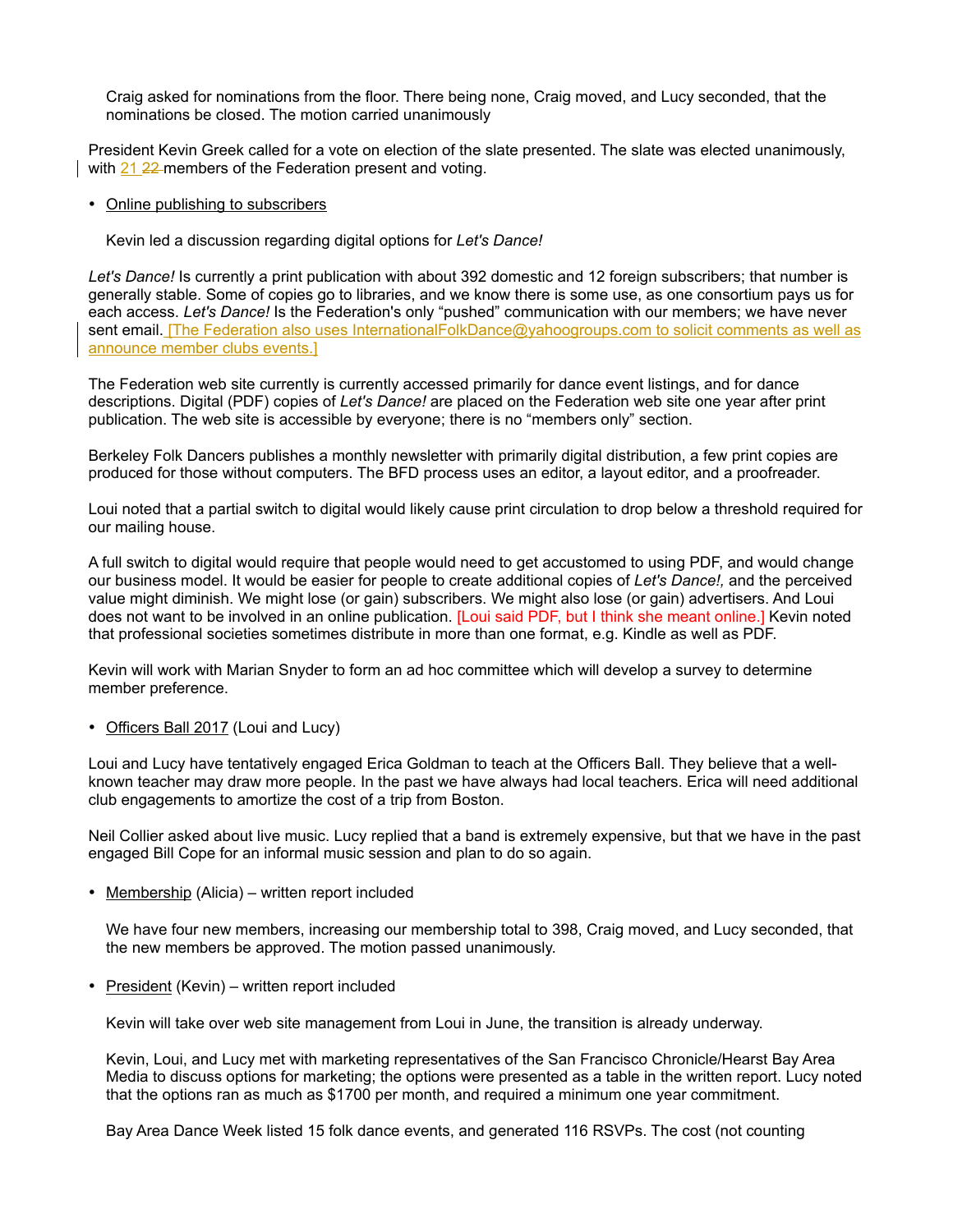people's time) was \$236. Berkeley Folk Dancers had 16 visitors over four events, Sf City College had two visitors, and Saratoga had 12 to 14.

• Institutes (Lucy) - written report included

The Peninsula Folk Dance Council will manage next year's Heritage Festival workshop, taking over from the Institute Committee. This matches the model used by Festival of the Oaks and the Camellia Festival. In answer to a question from Craig, Lucy confirmed that there is no Federation Institute for reviewing camp dances.

The committee will consider a Teachers Initiative to publicize new teachers. as it is hard to get well-known teachers to visit.

- Editor (Loui) no report
- Scholarships (Lucy, for Gary Anderson)

Lucy and Bill have not yet received any applications from Gary; Lucy will check with Gary. She is aware of two which have been submitted. The deadline for Stockton is May 30.

• Vice President (Cynthia)

Barbara Bevan is resigning as head of the Sacramento Council; the Council will meet May 1 to reassign her portfolio. Camellia Festival was successful; Jaap Leegwater did a great job, and Richard Powers was impressed with the number of couples in his workshop – about twenty.

Megan Wolf's Willits Elementary School Dancers will host a party in Shingle Springs Saturday, June 3, from 3:00 pm to 8:00 pm.

Sacramento is working on a proposal for the 2018 Statewide convention.

• Parliamentarian (Bill)

Bill will update and circulate an official copy of the by-laws, which was changed November 19, 2016 to begin the Federation fiscal year on January 1.

• Promotions (Marija)

Vic Vickland''s project with the Sacramento Boys and Girls Club is on hold, waiting for teachers to be vetted.

• Treasurer (Loui, for Laura Douglass)

The Federation received \$507.41 from the Federal employees donations program. Loui and Sabena Zappe spent a lot of time on the 2016 application, and Loui reported that we will reapply for next year.

- Insurance (Kevin, for Key Kaye) written report included
- Ken is still waiting for a few club responses to the insurance renewal questionnaire, which they are due May 15.

Loui noted that she recently visited the Silicon Valley Folk Dancers – a Taiwanese group. They get by without any insurance, having never considered the possibility of an accident. Esther Mann suggested that **BFD** we might specifically invite the Silicon Valley Folk Dancers to the next Festival of the Oaks.